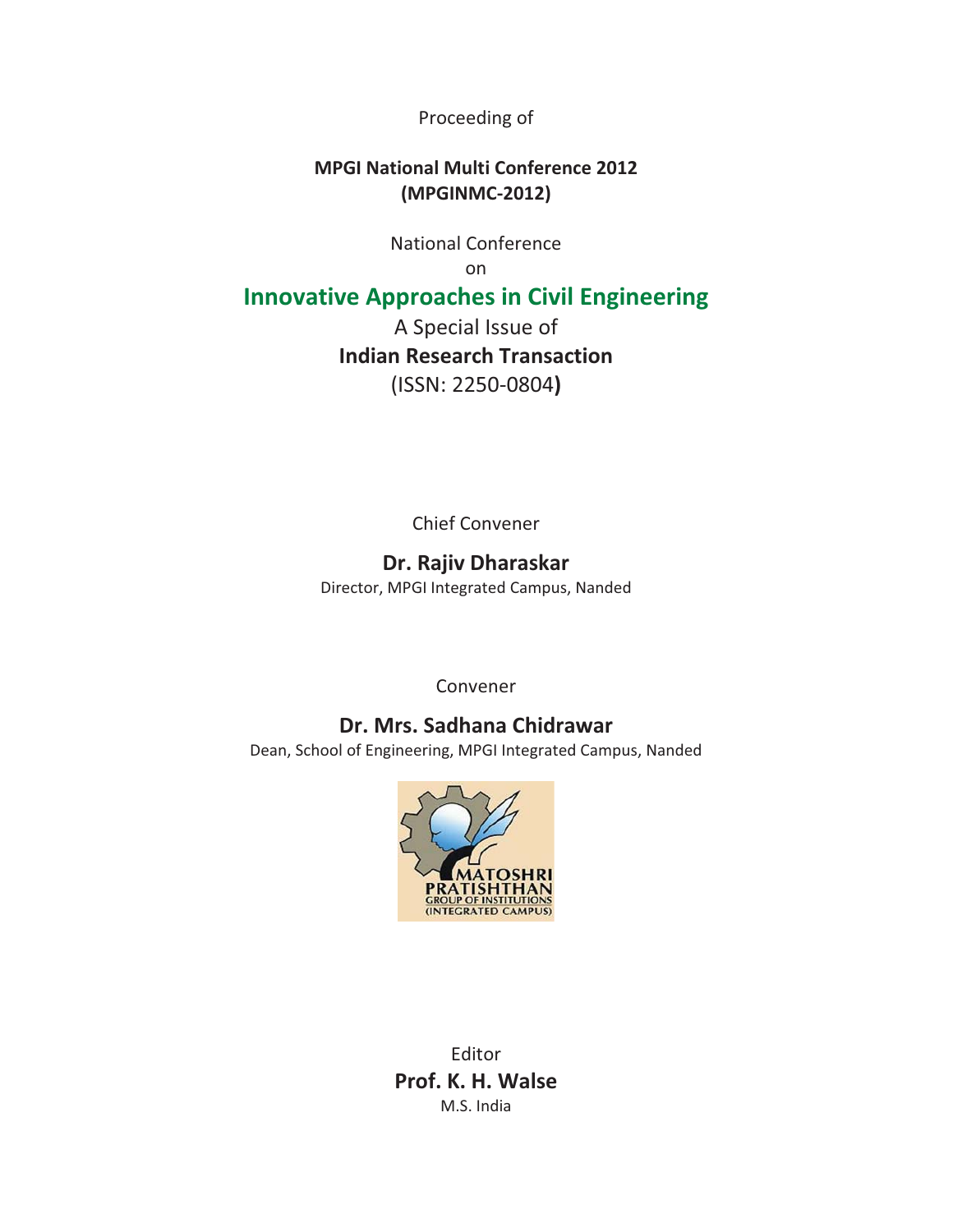### **Patrons**

#### **Hon.-Mrs.-Jayashree-Kamaji-Pawar**

President, MPGI, Nanded.

**Hon.-Venkat-V.-Chari** Secretary, MPGI, Nanded.

**Hon.-Ankush-More**

B.O.D., MPGI, Nanded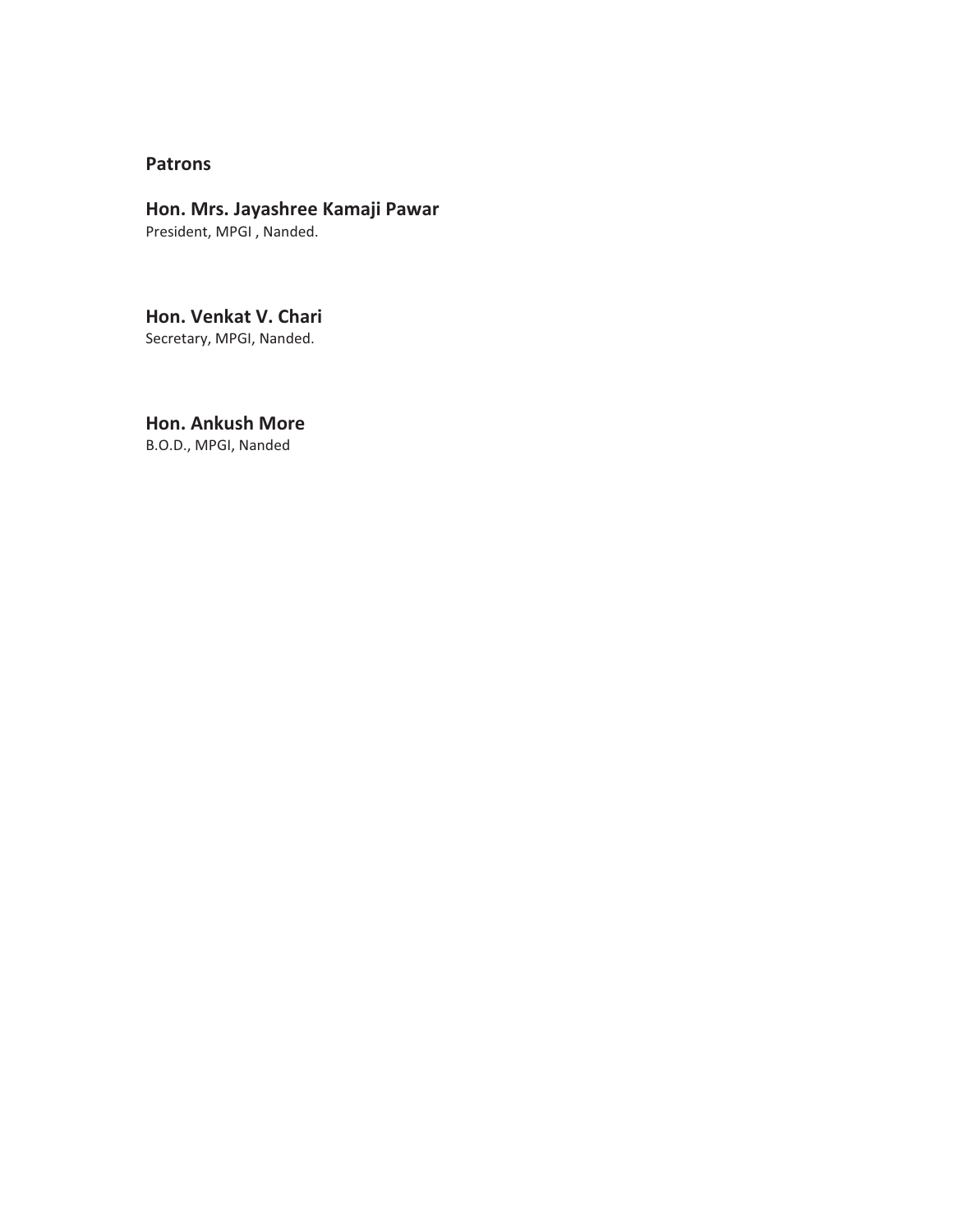### **Coordinator**

### **-Mr.-S.-B.-Chavan**,-

Head, Department of Civil Engineering, MPGI Integrated Campus, Nanded

#### **Technical-Committee**

#### Dr. P.B.Ullagaddi

Prof.& Head, Dept. of Civil & Water Management SGGSIE&T, Nanded

#### **Dr.-Y.M.Ghugal-**

Prof. & Head, Dept. of Applied Mechanics GCE, Karad.

#### **Dr.-M.L.Waikar-**

Professor, Dept. of Civil & Water Management SGGSIE&T, Nanded

#### Dr. P.D.Dahe

Associate Professor, Dept. of Civil & Water Management SGGSIE&T, Nanded

#### **Dr.Mrs.-S.A.Bhalchandra-**

Associate Professor, Dept. of Applied Mechanics GEC, Aurangabad.

#### **Dr.-A.S.Sayyad-**

Associate Professor, S.R.E.S. College of Engineering, Kopargaon

#### **Organizing-Committee**

**Mr.-R.S.-Deshpande-**

**Mr. R.C. More** 

**Mr. A. A. Bhore** 

**Mr. W. B. Shaikh** 

**Mr. Malkeet Singh Reyad**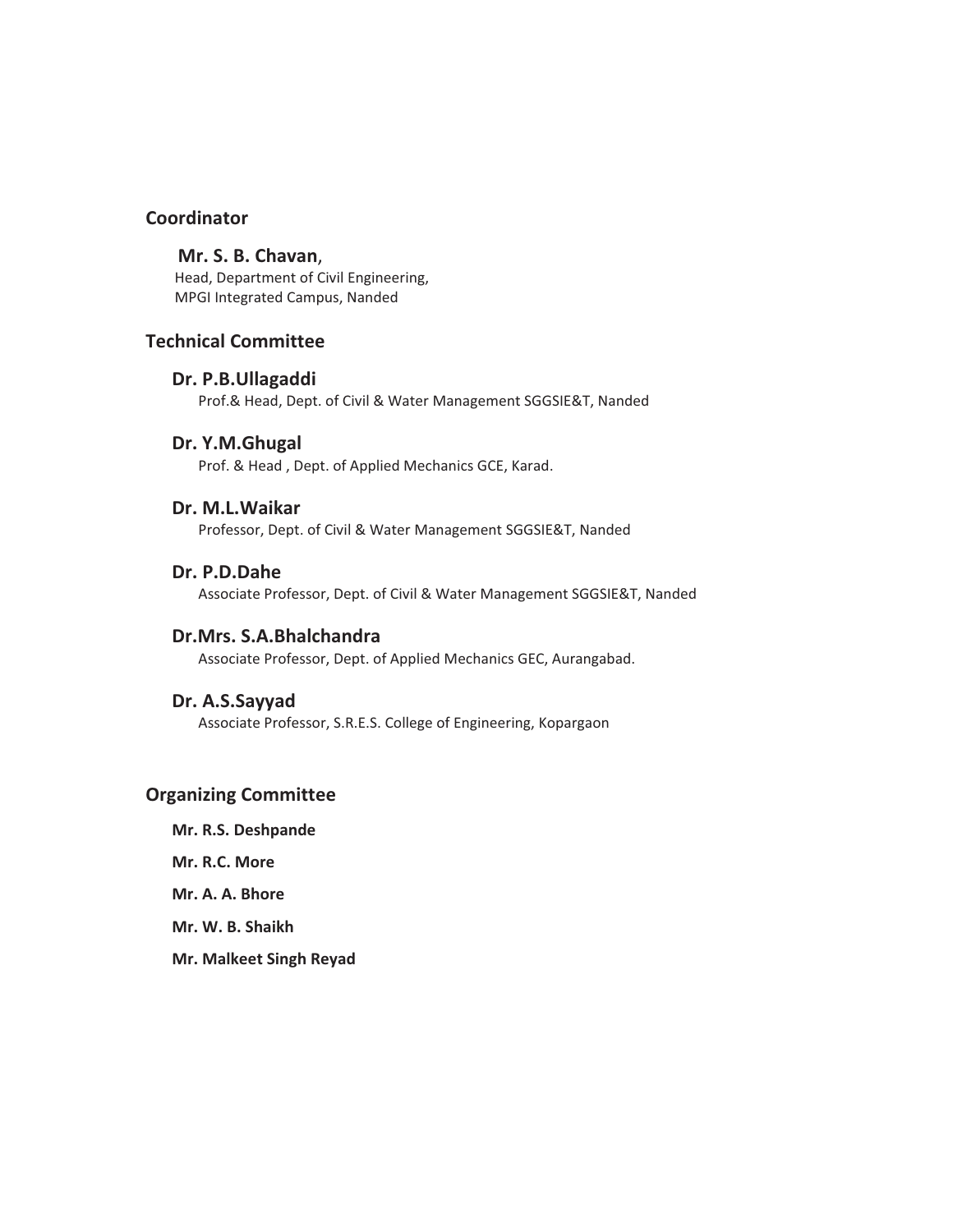# Copyright ©2012 by Research Publications, India All rights reserved

Permission to make digital or hard copies of portions of this work for personal or classroom use is granted without fee provided that copies are not made or distributed for profit or commercial advantage and that copies bear this notice and the full citation on the first page. Copyright for components of this work owned by others than Research Publication's Indian Research Transaction must be honored. Abstracting with credit is permitted. To copy otherwise, to republish, to post on servers or to redistribute to lists, requires prior specific permission and/ or a fee. Request permission to republish can get from Publication Department, Reserach Publicatios, India by sending email to publisher@researchpublications.org. For other copying of articles that carry a code at the bottom of the first page, copying is permitted provided that the per-copy fee indicated in the code is paid through the Copyright Clearance Center.

Research Publications intends to create a complete electronic archieve of all articles and/or other material previously published by Research Publications.

DOI will available on http://www.researchpublications.org/irt.html

Researh Publications Catalog Number: **ISBN: 978-81-906467-0-8** 



Published By Research Publications' **Indian Research Transaction** (A Indian Research Journal) E-ISSN: 2250-0804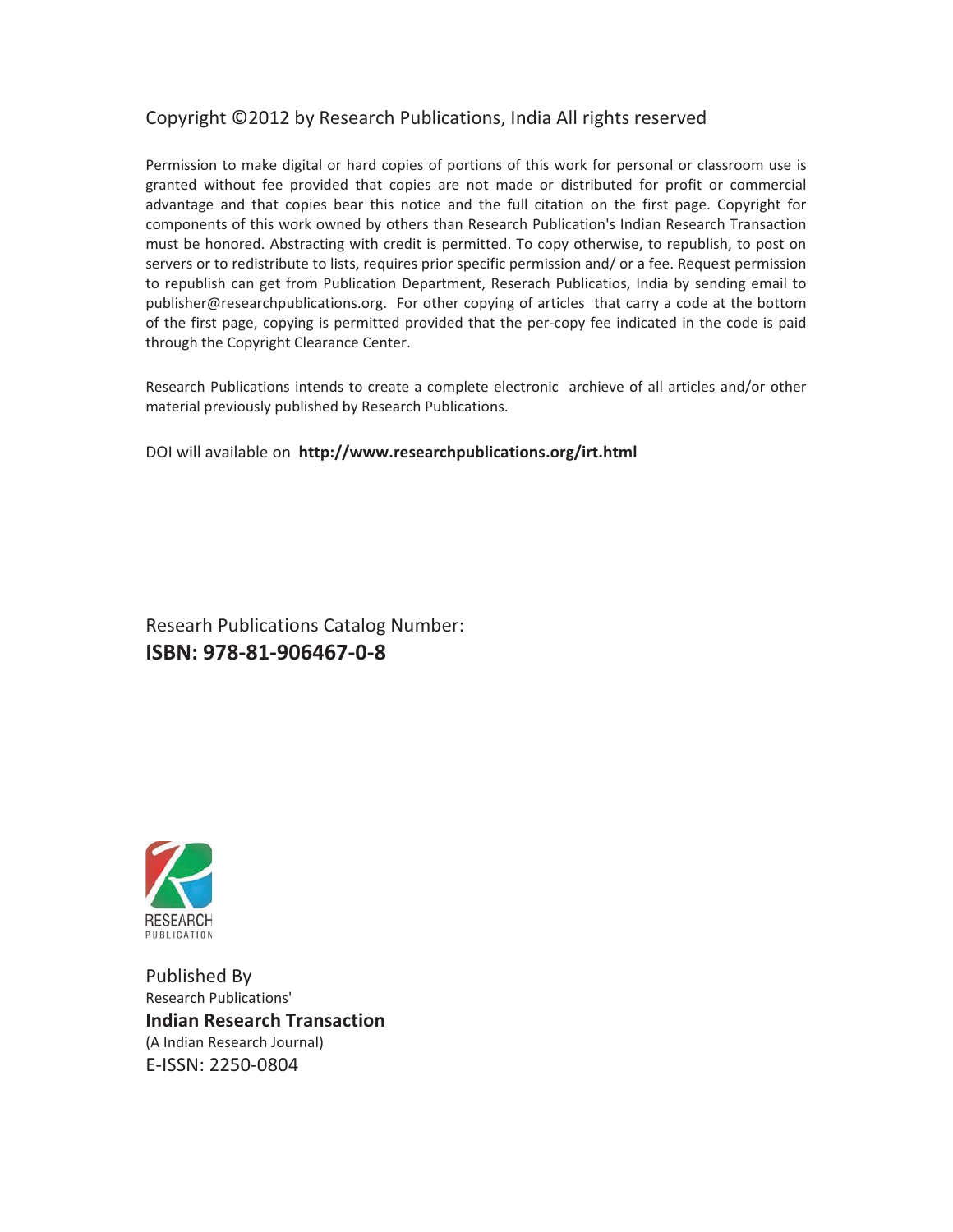

SWAMI RAMANAND TEERTH MARATHWADA UNIVERSITY Vishnupuri, Nanded - 431 606, Maharashtra, INDIA

> Phone (02462) (O) 229262 (R) 229301, 229353 FAX 91-02462-229245 E-mail nnd\_vcsrtmun@sancharnet.in<br>Website www.srtmun.ac.in

VC/Message/2011-12/01-

 $2^{nd}$  April, 2012

#### **MESSAGE**

I am very happy to know that the MPGI Integrated Campus School of Engineering and Management Nanded, is organizing five National Multi Conferences in the field of Engineering and Management to be held during 7th-8th, April, 2012.

- Advancement in Electronics & Telecommunication Engineering.
- Artificial Intelligence & Self Organizing System ٠
- Innovative Approaches in Civil Engineering  $\bullet$
- Recent Trends in Mechanical Engineering ٠
- Management Horizon in Changing Economic Environment ٠

I am sure that these Conferences will play an important role in providing a platform to the academicians, technologists, researchers and industrialists to share their views on technical knowledge in the field of Engineering and Management Sciences.

I wish the National Multi Conferences MPGINMC-2012 a grand success.

 $(Dr. S. B. Ntmse)$ Vice-Chancellor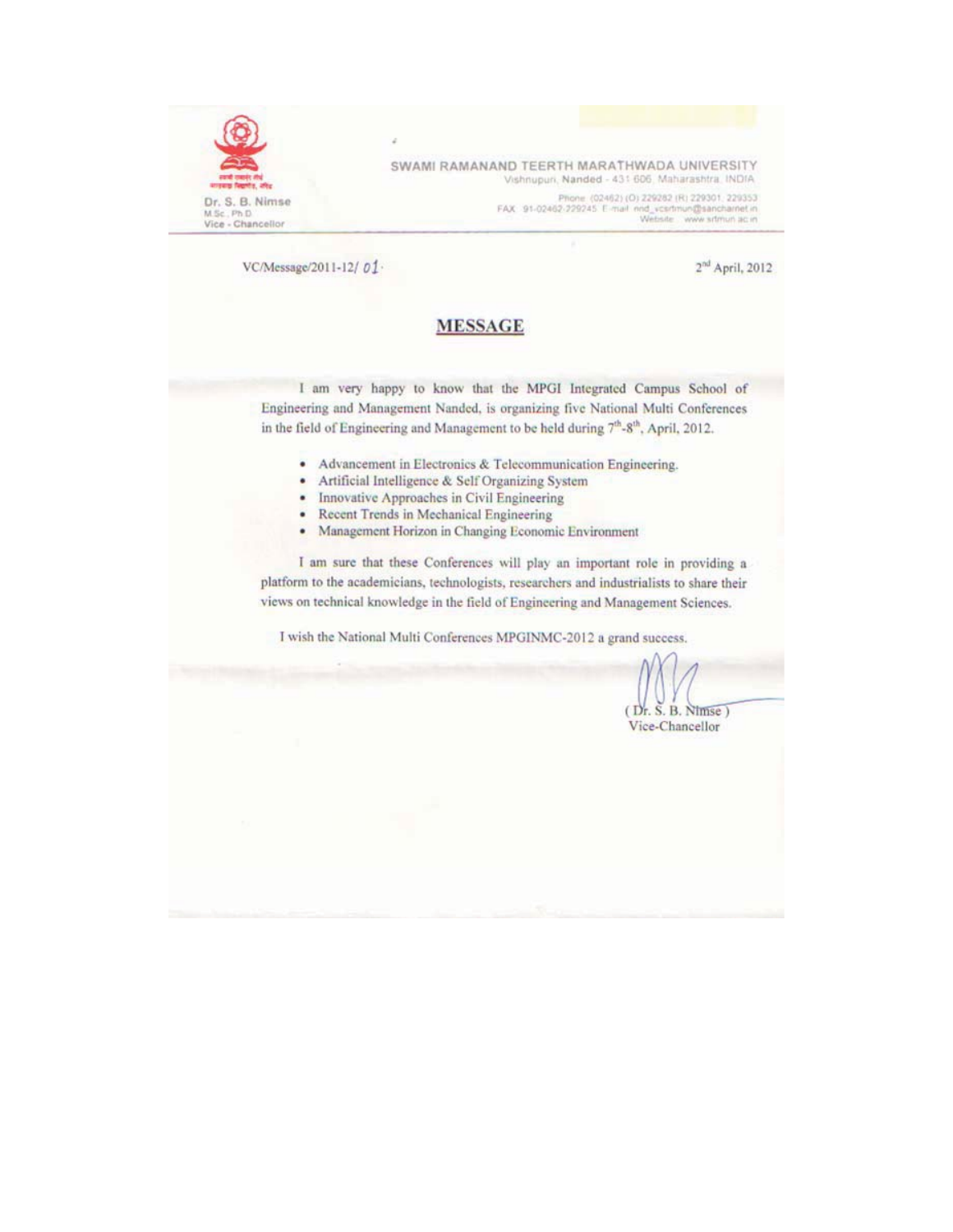#### **MESSAGE**

It is a matter of immense pleasure and delight to welcome you all to Matoshri Pratishthan Group of Institutions, Nanded for the National Multi conference 2012.

MPGINMC-2012 is an event which provides a forum for experts from academia, Industries and Society at large to discuss technical issues and help disseminate new findings in the domain of Electronics, Civil, Computer Science, Mechanical Engineering and Management.

To promote the research activities, Matoshri Pratishthan Group of Institutions has organized five National Conferences entitled, "Management Horizon in Changing Economic Environment", "Advancement in Electronics & Telecommunication Engineering", "Recent Trends in Computing", "Innovative Approaches in Civil Engineering", and "Recent Trends in Mechanical Engineering". These conferences will prove to be very beneficial to PG students, faculty and research scholars as the new trends, advances, emerging ideas and opportunities in the field of Management and Engineering are concerned.

This conference is a result of collective efforts, I am aware that all my staff members and students have whole heartedly devoted their energy and times for making this venture a success. I take this opportunity to appreciate the input by all of them, who are my real family members.

I heartily welcome all of you for all these National Conferences. I am looking forward to meaningful scholarly interactions. I hope that your stay here will comfortable and advantageous.

Thanking you.

**Mrs. Jayashree Kamaji Pawar President-Matoshri Pratishthan Group of Institutions-Nanded-**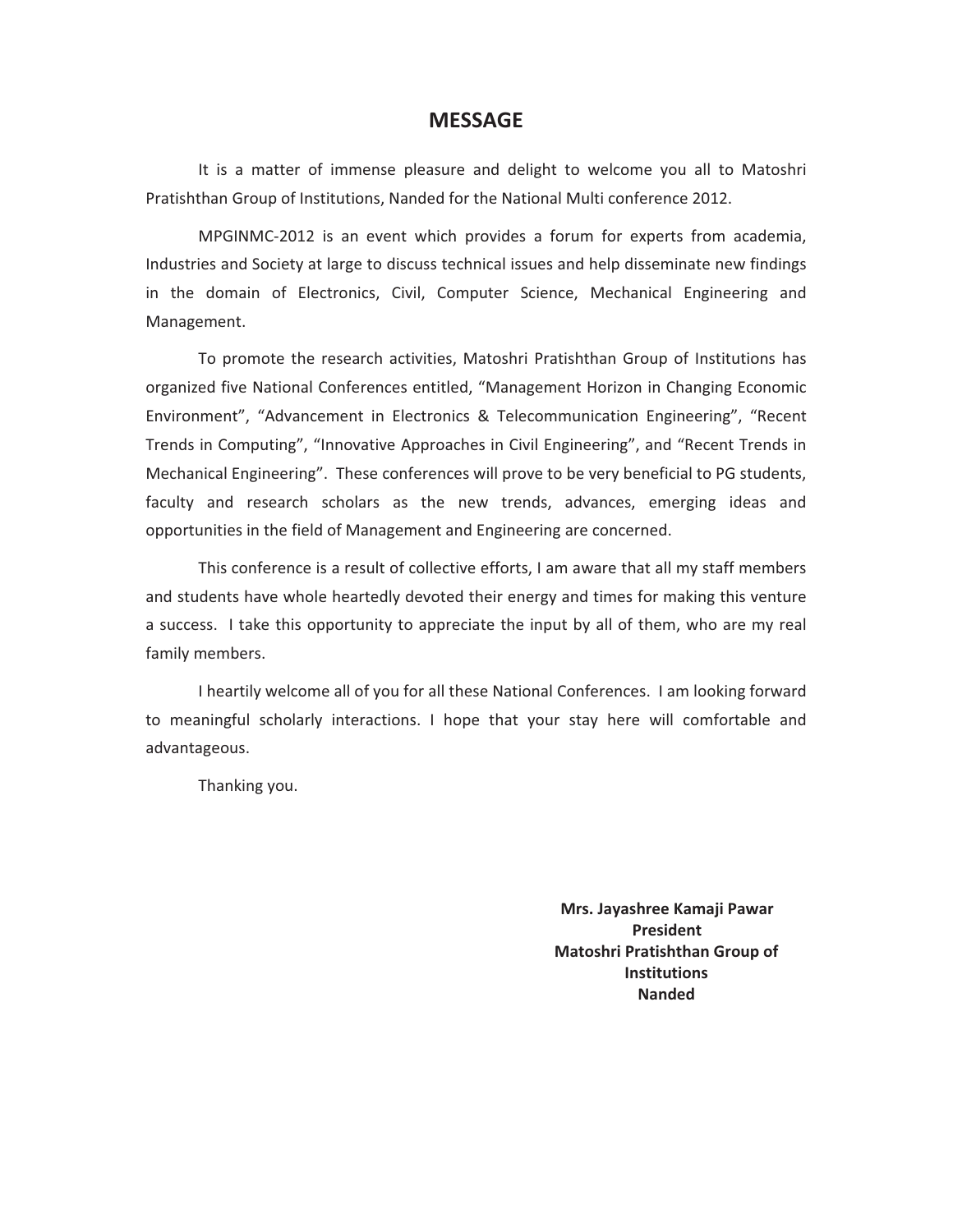#### **MESSAGE-**

Change is caused by innovation and is also the cause of innovation. Keeping up with the tradition of encouraging change and innovation among the young technocrats, Matoshri Pratishthan Group of Institutions National MutiConference-2012 (MPGINMC-2012) is organizing this year. By virtue of being in a landmark year not only enhances the significance of MPGINMC-2012 but its responsibility too, at it has to ensure that the vision and objectives of Matoshri Pratishthan Group of Institutions reflect in various events conducted during the course of the festival.

MPGINMC-2012 would offer a wide spectrum of events to the research scholars and faculties to explore their creativity, communication skills, business acumen, and technical skills. It will also help them gain knowledge about the changing trends and technological innovations as they interact with experts during the course of the event. It would be a platform for the students, research scholars to test their belief in their abilities to make a difference.

I look forward to seeing an enthusiastic participation of the research scholar from all over the country. I would also like to congratulate the team of MPGINMC-2012 for their effort in organizing such an event and offer my best wishes for the success of this mega event.

> **Mr.-Venkat-B.-Chari Secretary-Matoshri Pratishthan Group of Institutions Nanded-**